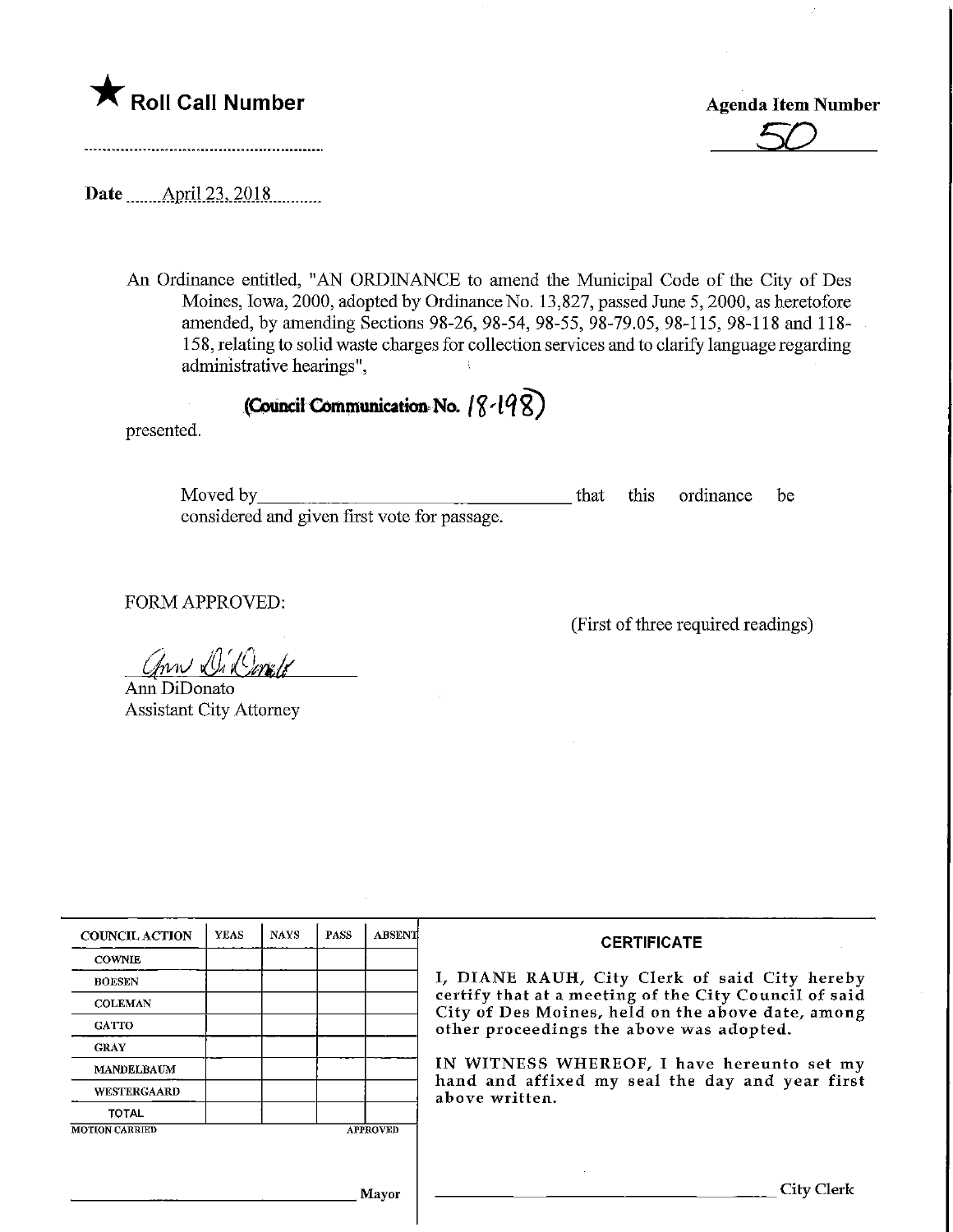#### ORDINANCE NO.

AN ORDINANCE to amend the Municipal Code of the City of Des Moines, Iowa, 2000, adopted by Ordinance No. 13,827, passed June 5, 2000, as heretofore amended, by amending Sections 98-26, 98-54, 98-55, 98-79.05, 98-115, 98-118 and 118-158, relating to solid waste charges for collection services and to clarify language regarding administrative hearings.

Be It Ordained by the City Council of the City of Des Moines, Iowa:

Section 1. That the Municipal Code of the City of Des Moines, Iowa, 2000, adopted by

Ordinance No. 13,827, passed June 5, 2000, as heretofore amended, is hereby amended by

amending Sections 98-26, 98-54, 98-55, 98-79.05, 98-115, 98-118 and 118-158, relating to solid

waste charges for collection services and to clarify language regarding administrative hearings, as

follows:

#### Sec. 98-26. Definitions.

(s) Solid waste means useless, unwanted or discarded materials resulting from commercial, industrial, domestic and agricultural operations and other normal community activities. Wastes which are solid or semisolid containing insufficient liquid to be free-flowing are considered to be solid wastes and include in part the following: garbage; rubbish; ashes and other residue of incineration; street refuse or sweepmgs; dead animals; solid animal waste; decrepit automobiles and parts thereof; agricultural, commercial and industrial wastes; construction and demolition wastes; sewage treatment solid residue. For purposes of sections 98-74 and 98-75, the term "solid waste" shall have the meaning prescribed by this section except that it shall not include solid waste resulting from residential, farming, manufacturing, mining, or commercial activities on land owned or leased by the person conducting such activities if the dumping or depositing of such on that land does not violate other sections of this Code or city ordinances or statutes or regulations adopted by the state or federal government, but it shall include such solid waste which has come into the possession or control of a person because of the operation by that person of a collection, hauling, disposal, or other waste disposition service. For purposes of sections 98-74 through 98-76, the term "solid waste" shall not include mbble or a reasonable amount of organic material gathered and suitably contained for purposes of composting or fertilizing agricultural or floral plots. "Solid waste" shall not include yard debris.

<sup>(</sup>r) Recyclable materials means newspaper, corrugated containers, magazines, catalogs, junk mail, kraft bags, bimetal and ferrous cans, aluminum cans, glass containers, and recyclable plastics, and paper food cartons. whether alone or in combination.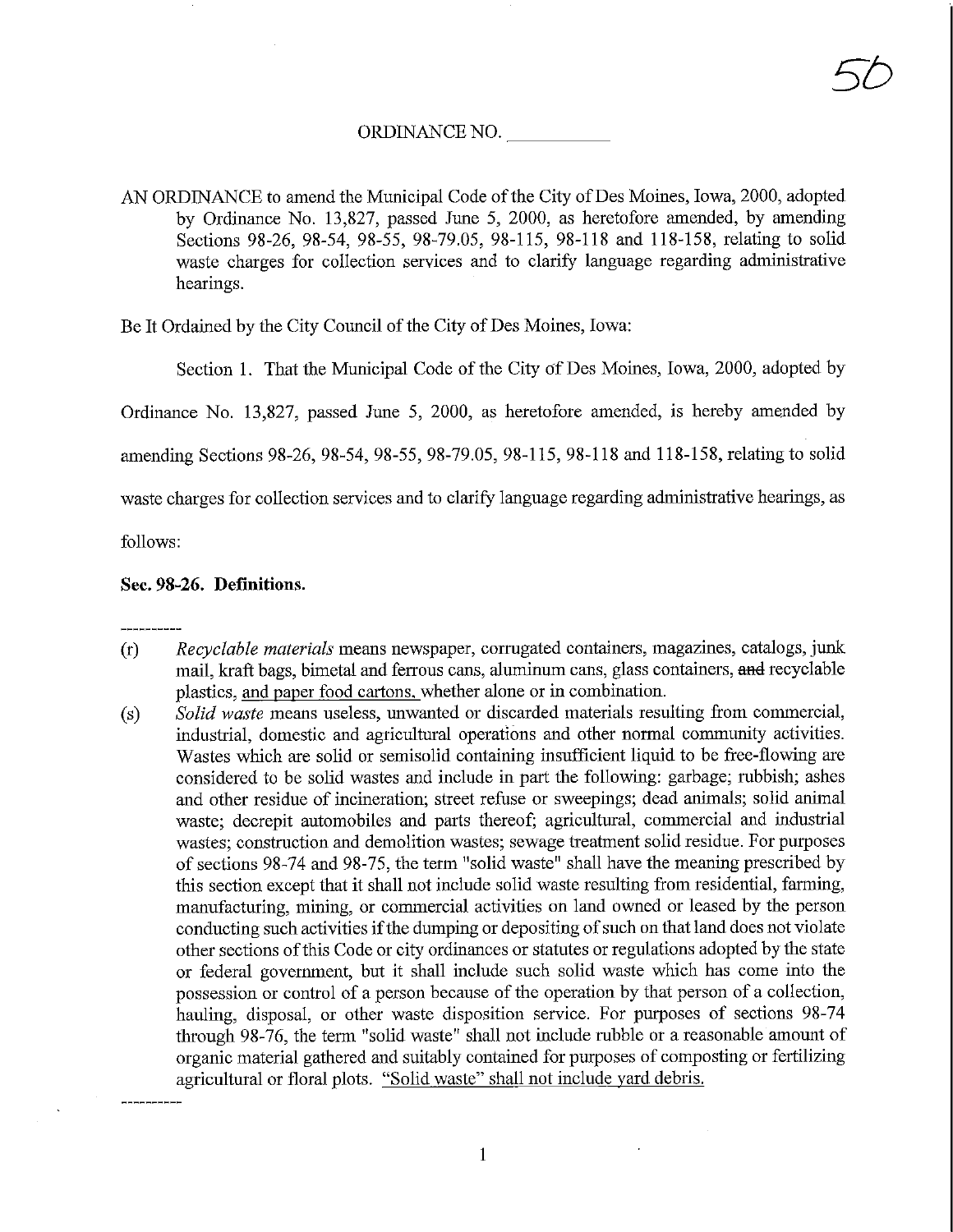# Sec. 98-54. Collection.

The city proposes to provide solid waste collection service to remove solid wastes from residential premises subject to the following conditions, prohibitions and requirements:

- (1) Such collection shall be made on a weekly basis not less than 52 times per annum in accordance with schedules to be developed by the city manager. If such scheduled weekly collection is deferred to a following day to conform to holiday observances or weather conditions, the city will pick up an allowed number of containers as specified in this section from allowed locations as specified in this section which is commensurate with the elapsed time since the last previous collection.
- (2) The city manager is authorized and empowered, jointly, to change or amend such schedules from time to time as he or she shall deem necessary.
- (3) Collection of solid waste shall be made from streets unless specifically approved by the public works director for alley or alternate collection, pursuant to the following:
	- a. Whenever solid waste is collected from the street, residents desiring to have solid waste collected by the city shall cause it to be deposited upon the parking or terrace adjacent to and within approximately eighteen (18) inches of the near edge of the roadway in front of their premises and three feet away from any other object, including other solid waste containers.
	- b. As to residential premises approved for alley pickup, solid waste or solid waste containers shall be placed adjacent to the alley right-of-way and three feet away from any other object, including other solid waste containers.

### Sec. 98-55. Charges for collection service.

- (a) A monthly collection fee shall be charged by the city and collected from each owner or occupant of a "residential premises" as defined in section 98-26 of this Code served by solid waste collection service as provided in section 98-54 of this division, except as to those owners or occupants of residential premises for which whom a fee reduction is established in subsection (c) of this section. Said monthly fee shall be in payment for collection and disposal of solid waste as defined, and shall be collected in full each month from all owners or occupants of residential premises except as to those owners or occupants for whom a fee reduction is allowed as provided in subsection (c) of this section. The fee per month for city-owned solid waste containers, excluding yard debris containers, assigned to a residential premises shall be as follows:  $-12.00$  \$14.20 per month for one city-owned 96-gallon wheeled container, \$11.00 \$13.20 per month for one city-owned 64 gallon wheeled container, \$10.00 \$12.20 per month for each additional city-owned 96 gallon wheeled container, and \$9.00 \$11.20 per month for each additional city-owned 64 gallon wheeled container.
- (b) The solid waste collection fee shall be billed to the "owner" as herein defined every month, payable in advance within 30 days from date of such billing.
- (c) A fee reduction of  $$1.00$  \$3.20 per month from the rates shown in 98-55(a) for the first container assigned to a residential premises (no reduction will be allowed for each additional container) shall be allowed and authorized by the city for each owner of a residential premises served by solid waste collection service who (1) has filed claim for tax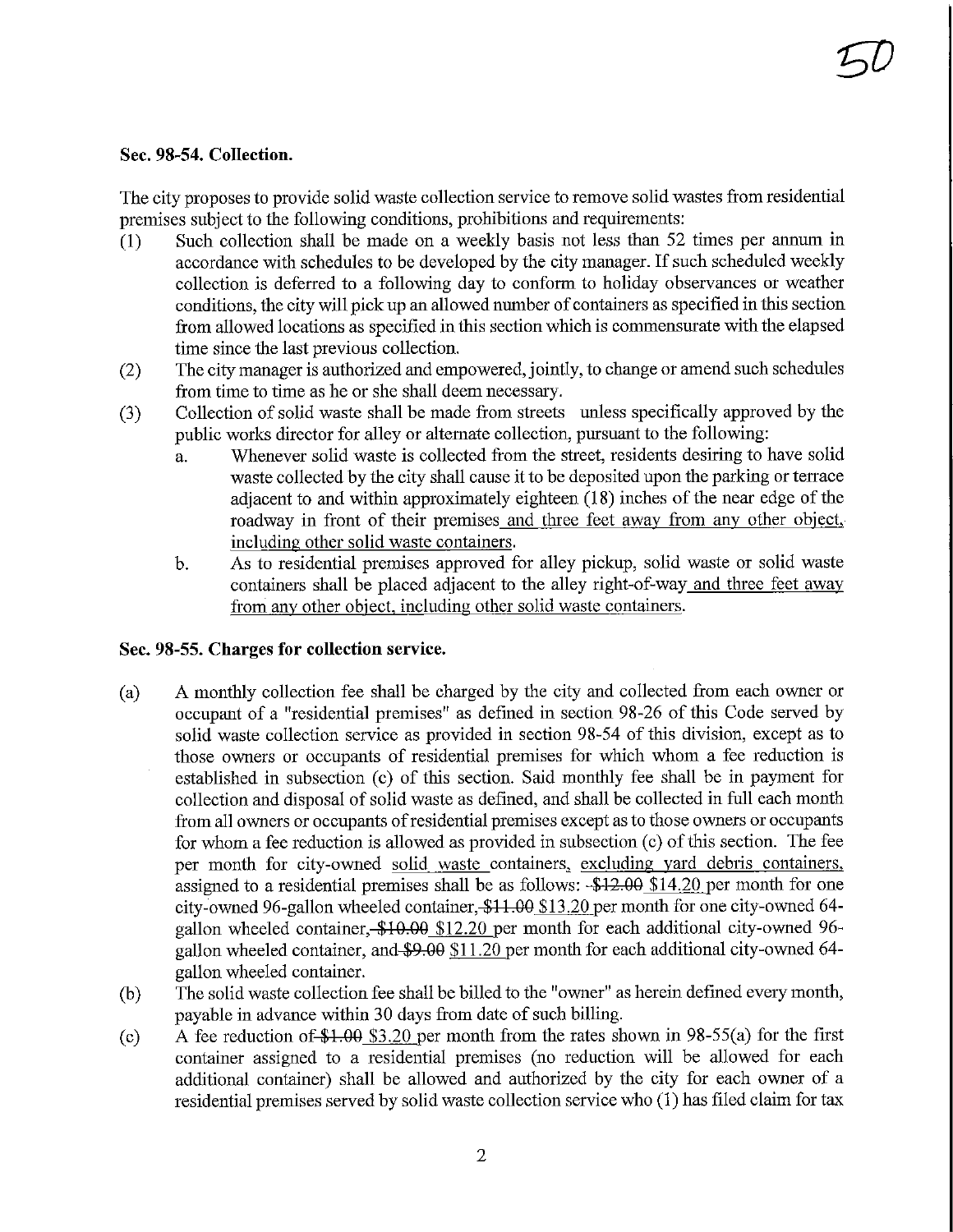reimbursement and has established eligibility for such reimbursement under the provisions for property tax relief for elderly and disabled contained in the I.C. §§ 425.16—425.39, with reference to such residential premise; (2) has waived any right to confidentiality relating to all income tax information obtainable through the state department of revenue; (3) has filed an application with the city reciting such facts and asking for the benefits of this provision subject to verification by the state department of revenue; and (4) has received notification by the city that such application has been approved by the city director of finance or his or her designee.

5o

- (1) Such fee reduction shall be on a 12-month period basis, shall commence on the first day of the first month of the first monthly billing period following approval of the application therefor and shall be valid thereafter for a 12-month period unless the applicant is for any reason disqualified as a claimant under the I.C. §§ 425.16-425.39. In event of such disqualification, the owner's eligibility for fee reduction shall terminate at the termination of the billing period in which such disqualification occurs and shall be billed at the rate prescribed by subsection (a) of this section, unless and until the owner's qualification is reviewed and eligibility for such fee reduction is re-established pursuant to a new application to the city for the subject premises. In any event, each such application must be reviewed at least 30 days before the end of the 12-month period aforesaid and approved as aforesaid in order for such fee reduction to be effective for a succeedmg 12-month period, and annually upon such schedule thereafter, failing which the eligibility for fee reduction shall automatically cease at the end of the current 12-month period. Fee reduction application forms shall be available at city hall in such form, manner and location as the city manager shall direct. Such applications shall be as informal as possible and may be made by the owner of a residential premises, or may be made on behalf of such owner by any person or institution reasonably expected to act in accordance with the wishes and best interests of the owner.
- (2) Termination of city allowance of fee reduction for any cause, other than loss of status as a qualified claimant for reimbursement under said act or by lapse of time as aforesaid, shall occur only by action of the city council after reasonable notice and hearing. Said notice shall identify the reason for loss of eligible status and shall be served in the manner of service of original notice at least ten days before date of hearing. Appeal to the courts shall be permitted the applicant in any manner allowed by the Iowa rules of civil procedure within time limitations as therein stated.
- (d) The \$1.00 \$3.20 fee reduction per month aforementioned shall be shown each month on the owner's billing statement for solid waste collection service.
- (e) A fee of \$1.00 shall be charged for each extra frash item sticker and a fee of \$5.00 shall be charged for each large item sticker.
- (f) A fee of \$35.00 (7 \$5.00 stickers) shall be charged for the sale of an appliance disposal sticker to cover the cost of collection, demanufacturing, and disposal of appliances as defined in section 98-26.
- (g) Appliance disposal stickers, extra trash stickers, and large item stickers shall be made available at multiple retail locations, a listing of which shall be available at the Public Works Department's 24-hour Customer Service Center. The city manager shall direct the distribution of appliance disposal stickers, extra trash stickers, and large item stickers to retailers under such distribution and auditing procedures as the city manager shall establish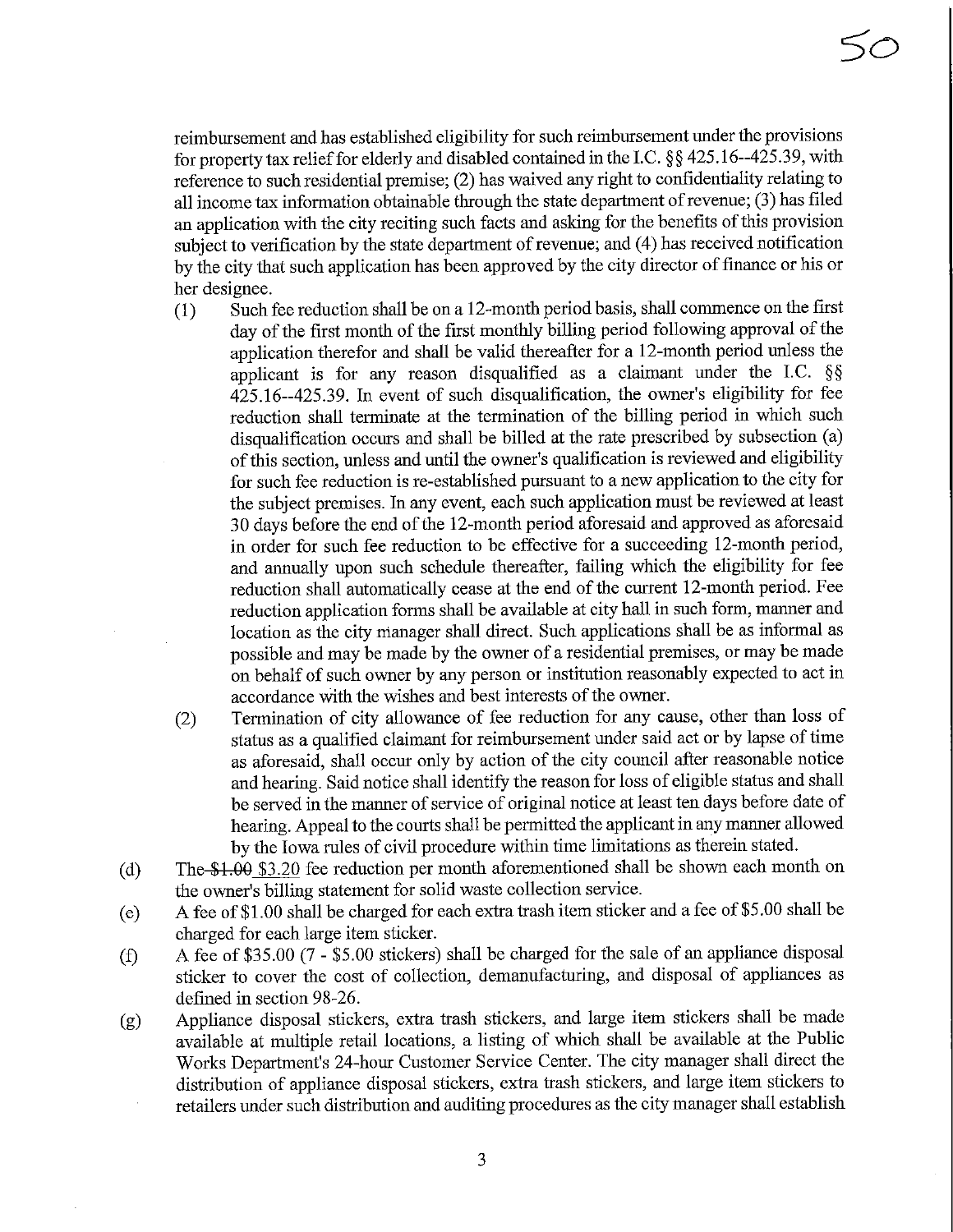upon the advice of the finance director. Such stickers shall be made available to members of the public at retail outlets at a cost not exceeding \$35.00 for appliance disposal, \$1.00 for extra trash, and \$5.00 for large items. The city manager shall make said stickers available only to retailers who agree to market same at the above indicated retail price.

- (h) The owner of a multiple-family dwelling with four separate living units or family quarters may, upon prior arrangement with the director with respect to day and location of collection, verification of number of units, and execution of a hold harmless agreement in favor of the city, arrange for city collection and disposal of solid waste placed by residents of such multiple-family dwelling in one or more dumpsters of not more than two  $(2)$  eight (8) cubic yards capacity each. Such placement and collection of solid waste shall in all other respects be conducted as provided m section 98-54 of this division. A fee of \$9.00 per dumpster per month shall be charged by the city and collected from the owner or owners of such multiple-family dwelling, which fee shall be in addition to the per unit solid waste collection and disposal fee charged as provided in (a) above.
- (i) The owner or occupant of a residential premises may request a one-time container exchange for a change in container size free of charge. Such free of charge exchange will be allowed for both a solid waste container and a yard waste contamer. For each additional exchange, there will be a \$25.00 service fee.
- (i) Upon request of the owner, the director of public works is authorized and empowered to except from city solid waste collection a residential premises that is adjacent to a multifamily residential premises if such dwellings are commonly owned, are not separated by a street or public alley, and were being served by private solid waste collection as of January 1, 2005. When either the multifamily residential premises or the adjacent residential premises change ownership the residential premises shall be served by city solid waste collection.

### Sec. 98-79.05. Administrative hearing.

- $\overline{(a)}$  ——A person to whom a notice of administrative penalty has been issued may request an administrative hearing for review of the finding that a violation occurred pursuant to the administrative appeal process set forth in chapter 3 of this Code by filing a written notice of appeal with the city clerk within 10 business days after the date of the decision appealed from. Failure to timely file a written notice of appeal shall constitute a waiver of any right to appeal the decision.
- $(b)$   $-A$  request for hearing on a notice of administrative penalty shall be made in writing and filed with the city clerk within ten (10) days of the date of issuance of the notice. Such request shall include the address of the violator and state the basis for the appeal.
- $(e)$  The hearing shall be scheduled to be held as soon as practicable and no later than fourteen (14) days after the request for hearing was filed with the city clerk. The person requesting the hearing shall be notified in writing or by telephone of the date and place of such hearing at least three (3) days in advance thereof. At such hearing the department and the person requesting the hearing may be represented by counsel, examine witnesses, and present evidence as necessary.
- (d)—The hearing officer shall determine whether or not the violation occurred.
- $(e)$  The determination of the hearing officer is a final administrative decision.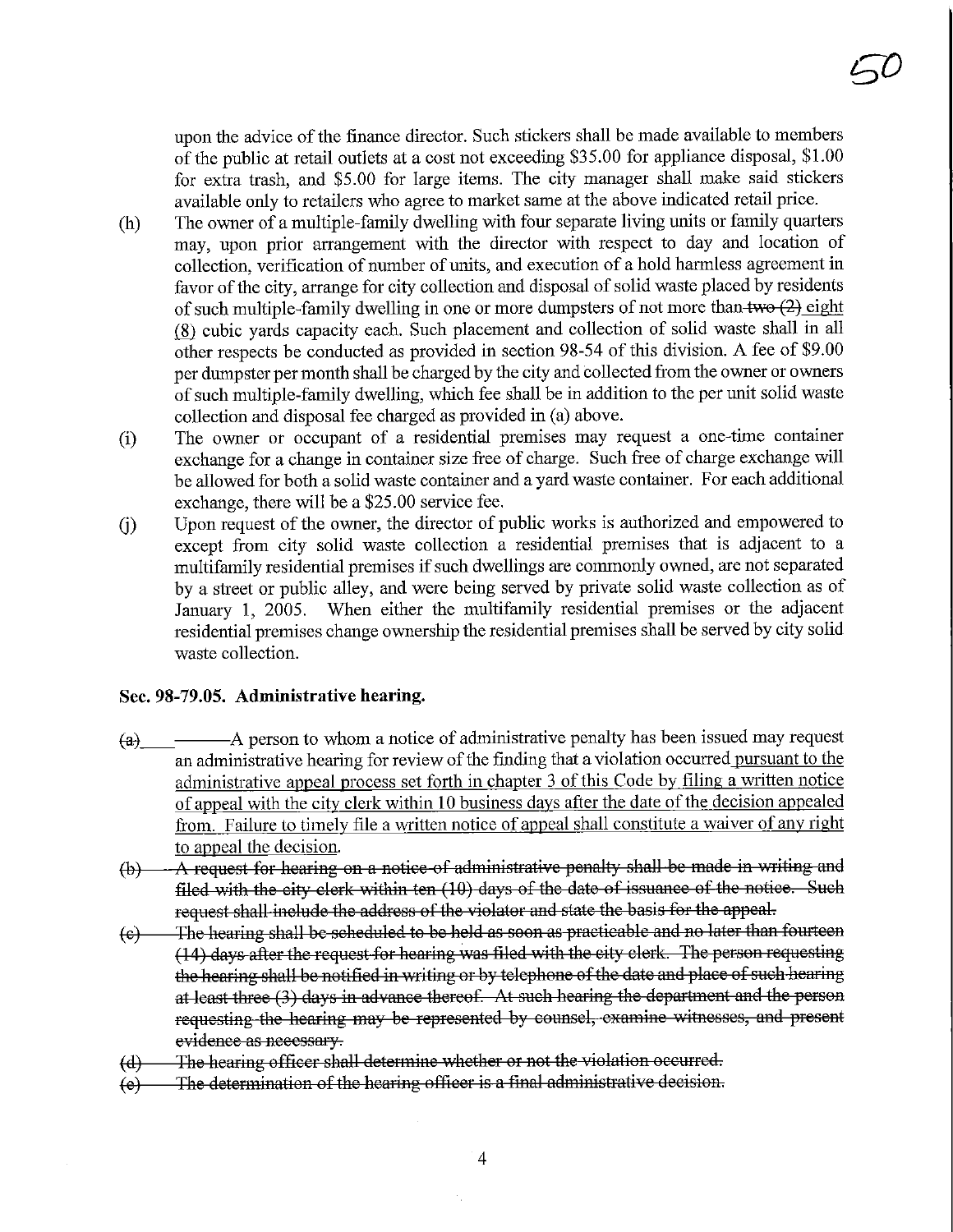$(f)$ ——Failure to request a hearing within ten (10) days of the date of issuance of the notice shall be considered a waiver of the right to a hearing and it will be thereafter conclusively presumed that the violator is responsible for the violation.

# Sec. 98-115. Disposal of yard debris.

- (a) The provisions of subsection 98-54(5) of this article to the contrary notwithstanding, yard debris will be collected from residential premises only in bags, containers, boxes, or bundles designated for that purpose as provided in this section. All persons owning or residing m residential premises shall dispose or provide for the disposal of yard debris by placing the yard debris for curbside collection by the city in separate bags, solid waste containers, or boxes designated as provided in subsection (b) of this section for the collection of yard debris, or in bundles, or, for single-family residences, by composting the yard debris upon such premises as provided in this section.
- (b) Yard debris may be placed for collection at curbside on any regular collection day along with other solid waste in:
	- (1) A degradable bag bearmg the Compost It! logo of the Metro Waste Authority and sold for that purpose by the Metro Waste Authority;
	- $(2)$  A 64 or 96-gallon solid waste container with a green lid issued by the public works department and bearing a sticker issued by the public works department designating such container for use for collection of yard debris;
	- (3) A cardboard box not larger than 24 x 24 x 36 inches or degradable store brand yard waste paper bag bearing a sticker issued by the Metro Waste Authority designating such box or bag for use for collection of yard debris; or
	- (4) A bundle of free limbs or brush no larger than 48 inches long and 18 inches in diameter secured by twine or cord and Christmas trees each bearing a Metro Waste Authority yard debris sticker.

Such bags, contamers, boxes, or bundles, when placed for collection, shall not contain more than 40 pounds of yard debris.

- (c) There shall be no limit on the number of bags, containers, boxes, or bundles of yard debris that may be placed for collection on a single collection day, unless a limit is temporarily imposed by the city manager in an emergency situation.
- (d) As an alternative to the placement of yard debris in bags, containers, boxes, or bundles for curbside collection, persons owning or residing m single-family residences may dispose of yard debris by composting, if such composting meets the following requirements:
	- (1) Composting may be conducted on the premises of a single-family residence only if the lot upon which the residence is located has an area of not less than 5,000 square feet.
	- (2) A compost pile shall not be located less than 50 feet from any neighboring dwelling.
	- (3) Each compost pile shall be fenced to screen it from view from neighboring residences and to prevent wind from scattering debris.
	- (4) Compost piles shall be established and maintained in accordance with recognized guidelines or those provided to the city's solid waste collection customers or otherwise published by the public works department; provided, however, that household food waste, scrap food or garbage shall not be composted with or added to a yard debris compost pile.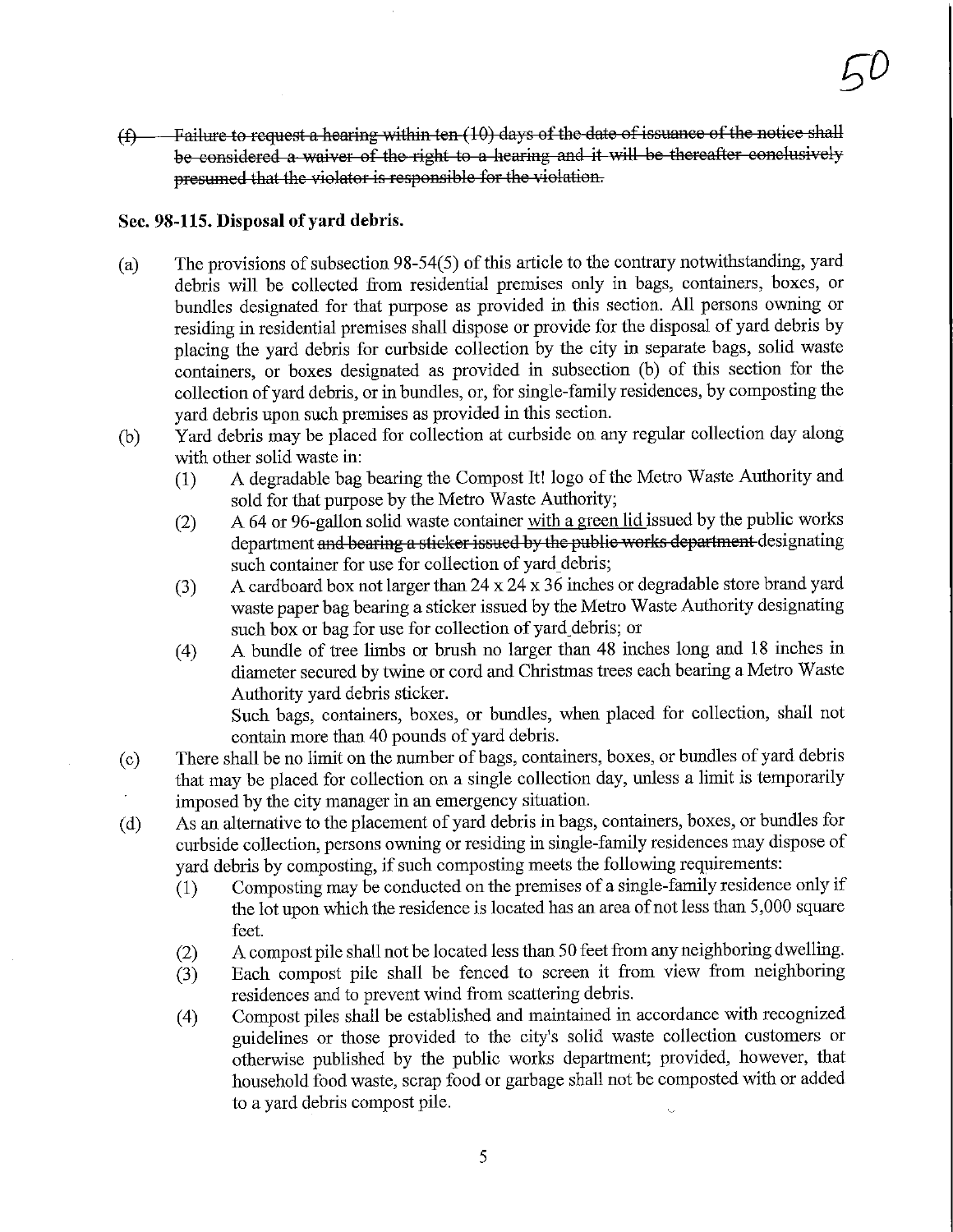- (5) Compost piles which are not properly fenced resulting in the dispersal of debris or which create odors resulting in complainants by neighboring residents or which, in the judgment of the public works department sanitation superintendent or the office of environmental health, create a risk of fire or other threat to public health, safety, or welfare shall, when so ordered by the sanitation superintendent or the office of environmental health, be removed from the premises and disposed of by curbside collection as provided in this section.
- (6) Yard debris that did not originate upon or which was not collected from the residential lot upon which a compost pile is established shall not be added to such compost pile; provided, however, that a communal compost pile may be established and shared by two or more single-family residences upon approval by the sanitation superintendent.
- (e) The city may refuse to collect any bag or container of yard debris if it contains material other than yard debris or if it contains more than 65 pounds of yard debris.

# Sec. 98-118. Sale and issuance of bags, and stickers and city-owned containers designated for yard debris.

The Metro Waste Authority shall be responsible for the sale and issuance of bags and stickers designated for yard debris for cardboard boxes and tree limb or brush bundles. The public works department shall be responsible for the sale and issuance of the 64 and 96-gallon green lid cityowned solid waste containers stickers for yard debris. The-annual charge for yard debris containersstickers for each 64-gallon green lid container is-\$100 (billed at \$8.34 per month) and \$125 \$10.42 per month for each 96-gallon open lid container (billed at \$10.42 per month) plus a one-time fee of \$25.00 for contamer processing, billed and collected pursuant to sections 98-55, 98-56, and 98-57 of this chapter.

# Sec. 118-158. Billing procedures; late payment charge; past due and delinquent accounts.

(a) The city water works is authorized to act as the city's agent for the billing and collection of sewer, solid waste, and yard debris collection, and stormwater management service charges within the city and for charges made to the city sewer service contract accounts outside the city. The water works is authorized to read the water meter of each sewer contributor monthly, or in accordance with its procedures and regulations, and to thereafter bill sewer contributors the rates and charges provided in sections 118-149 and 118-154 of this division, utilizing its water use data as appropriate to calculate each billing. As to sewer contributors who do not derive water service from the water works, the water works shall bill such contributors for sewer service as determined and directed by the administrator pursuant to section 11 8-156 of this division. The water works is also authorized to bill each solid waste contributor the charges for solid waste collection service provided in section 98-55 of this Code. The city shall periodically provide to the water works an updated listing of elderly and disabled solid waste contributors entitled to the reduced rate for such service provided in subsection 98-55(c) of this Code. The water works is authorized to bill the owners or occupants of all properties within the city, except exempt properties, the charge for stormwater management services, all as provided by division 7 of this article.